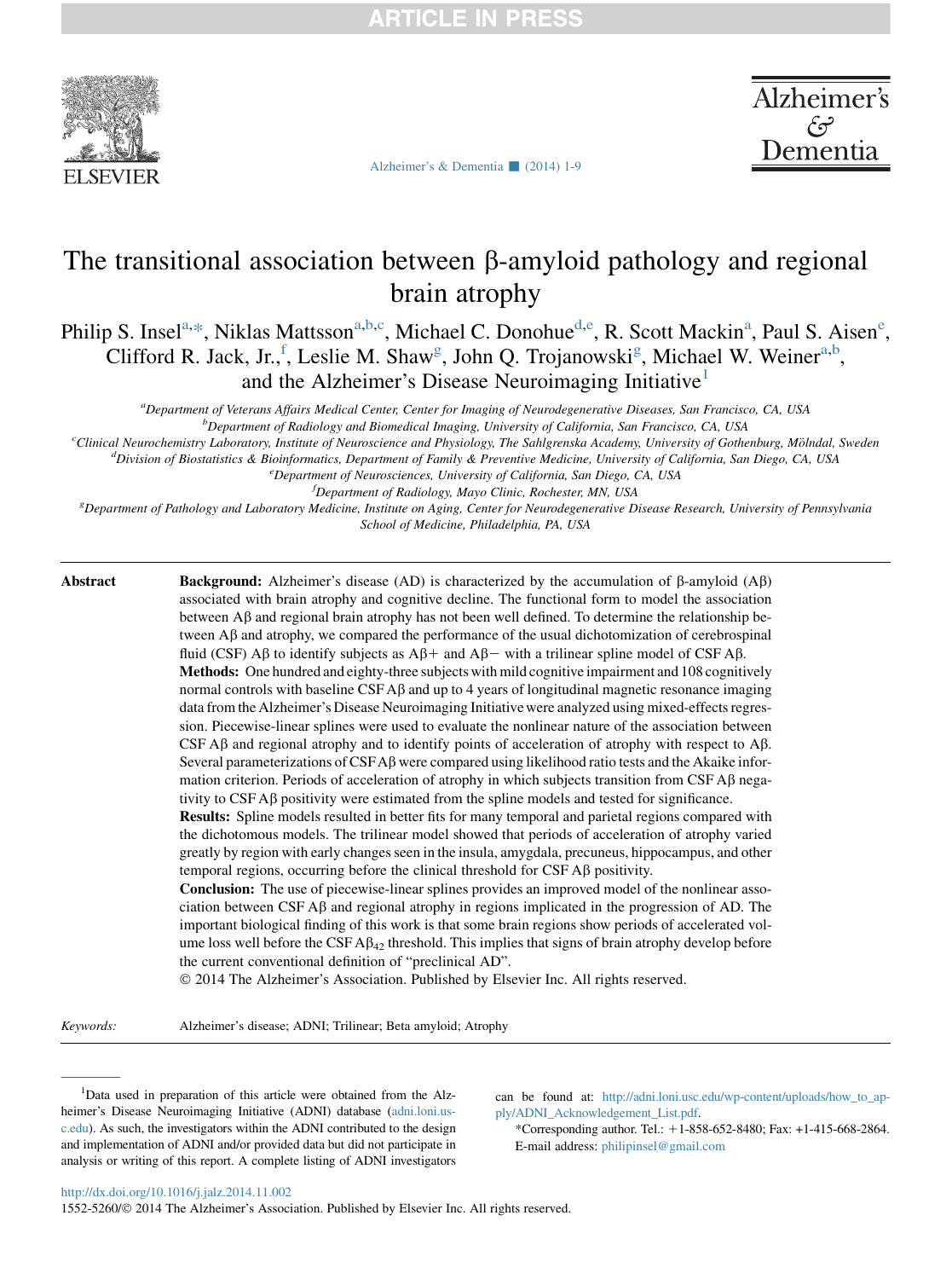#### 1. Introduction

The deposition of fibrillar  $\beta$ -amyloid  $(AB)$  and accelerated brain atrophy are central features of the development of Alzheimer's disease (AD) [\[1,2\]](#page-7-0). Some hypothesize that pathological  $\overrightarrow{AB}$  metabolism is an initiating event in  $\overrightarrow{AD}$ [\[3\].](#page-7-0) This is supported by biomarker data, especially in familial forms of AD, where  $A\beta$  accumulation occurs many years before brain atrophy and the onset of cognitive impairment [\[4–7\].](#page-7-0) Recent studies of controls and subjects with mild cognitive impairment (MCI) have shown early A $\beta$ -related changes in brain structure to occur in both temporoparietal regions and frontal gyri [\[8–11\]](#page-7-0) and also the thalamus and putamen in subjects with familial AD [\[12\]](#page-7-0). However, although  $\overrightarrow{AB}$  deposition has been shown to be associated with gray matter atrophy, neither the nature of the association nor the functional form, i.e. the statistical parameterization, to model their relationship has been well characterized. Additionally, rates of change of  $A\beta$  biomarkers have been shown to increase as subjects approach the clinical threshold that best distinguishes AD patients from controls and subsequently plateau [\[13–15\].](#page-7-0) These higher rates of change near the threshold may contribute to the apparent bimodal distribution of  $\overrightarrow{AB}$  levels in cross-sectional analyses [\[8,16,17\],](#page-7-0) which has led to the common categorization of subjects into amyloid positive  $(A\beta+)$  and amyloid negative  $(A\beta-)$  groups. However, little is known about how the transition from  $A\beta$  to  $A\beta$  relates to brain atrophy or how to model their association. The primary purpose of this study is to compare several parameterizations of  $CSF A\beta$  in an attempt to better understand the progression of atrophy.

Several approaches have been used to study the association of  $A\beta$  with brain atrophy. One approach is to assume a linear effect of  $\overrightarrow{AB}$  on atrophy. This model assumes that changes in the level of  $\mathbf{A}\beta$  are associated with atrophy in the same way regardless of whether subjects have pathological levels of  $\overrightarrow{AB}$  or not. Another approach and the most common parameterization of  $\overrightarrow{AB}$  is to dichotomize the continuous form at a threshold that best differentiates subjects with a diagnosis of probable AD from subjects without cognitive impairment. A common threshold used for CSF  $A\beta$  measurements in the Alzheimer's Disease Neuroimaging Initiative (ADNI) is 192 ng/L, derived by comparing autopsy-confirmed AD patients with controls [\[17\]](#page-7-0). This parameterization assumes a constant atrophy rate in each group with no transition period between them. While these models' simplicity allow for easy interpretation, they are unlikely to be realistic representations of the  $\mathbf{A}\beta$ –atrophy relationship. Other methods, designed to model nonlinearity without specifying a parametric form of the curve, such as local regression [\[18\]](#page-7-0) or smoothing splines [\[19\]](#page-7-0) have been used in imaging studies to capture nonlinearity in atrophy rates, usually with respect to time or age [\[20–22\].](#page-7-0) The increased flexibility of these methods, however, makes the results of the model difficult to summarize and interpret, especially if the goal is to test a formal hypothesis about the shape of a curve that relates  $A\beta$  to brain atrophy. A more effective model will adequately capture nonlinearity while remaining interpretable.

One possibility is to allow a separate slope to be estimated during the transition from atrophy rates at low levels of  $\overrightarrow{AB}$  through to a plateau in rates at highly pathological levels. Such a plateau or saturation point of atrophy with respect to  $\overrightarrow{AB}$  accumulation will likely vary by region, as will the point at which acceleration begins. We propose a combination of local regression and piecewise-linear splines to capture the variation of atrophy rates across the spectrum of  $\mathbf{A}\beta$  levels. The model allows three separate slopes to be estimated, one before a potential transition period when changes in  $\mathbf{A}\beta$  have minimal or no association with atrophy rates, one during the transition and one after. This model is similar to the trilinear model used in Brooks et al. [\[23\]](#page-7-0), but applied at the population level rather than the individual level. Parameters for changes in the slope of the association of  $\Lambda\beta$  with atrophy are easily interpreted and tested for statistical significance. An initial step in the model fitting process uses local regression to guide the selection of knot locations, i.e. points at which the slope may change.

We hypothesize that piecewise-linear splines will adequately characterize the relationship between CSF  $\text{AB}$ and regional brain atrophy while identifying and testing for departures from linearity. For regions that demonstrate changes in atrophy rates across the span of  $CSF \, AB$ , periods of acceleration and/or saturation will be identified via the selection of spline knot locations. Knot locations will be taken as data-driven estimates of the beginning and ending of the period of transition. The estimation of these transition periods may be important in the optimization of clinical trials for therapies aimed at reducing  $A\beta$ -related atrophy.

#### 2. Methods

#### 2.1. Participants

Data were obtained from the ADNI database [\(adni.loni.](http://adni.loni.usc.edu) [usc.edu](http://adni.loni.usc.edu)). ADNI participants were recruited from over 50 sites across the United States and Canada (see [www.](http://www.adni-info.org) [adni-info.org](http://www.adni-info.org)). The population in this study included ADNI-1 participants who were classified as healthy controls or mild cognitive impairment (MCI) subjects at ADNI screening, who were tested for CSF  $\mathbf{A}\mathbf{\beta}_{42}$ , and who had successful longitudinal FreeSurfer processing of MR images.

#### 2.2. CSF biomarker concentrations

A CSF sample was collected at study baseline by lumbar puncture. CSF  $\mathbf{A}\beta_{42}$  was measured using the multiplex xMAP Luminex platform (Luminex Corp, Austin, TX) with the Research Use Only INNOBIA AlzBio3 kit (Fujirebio/Innogenetics, Ghent, Belgium) [\[17,24\]](#page-7-0).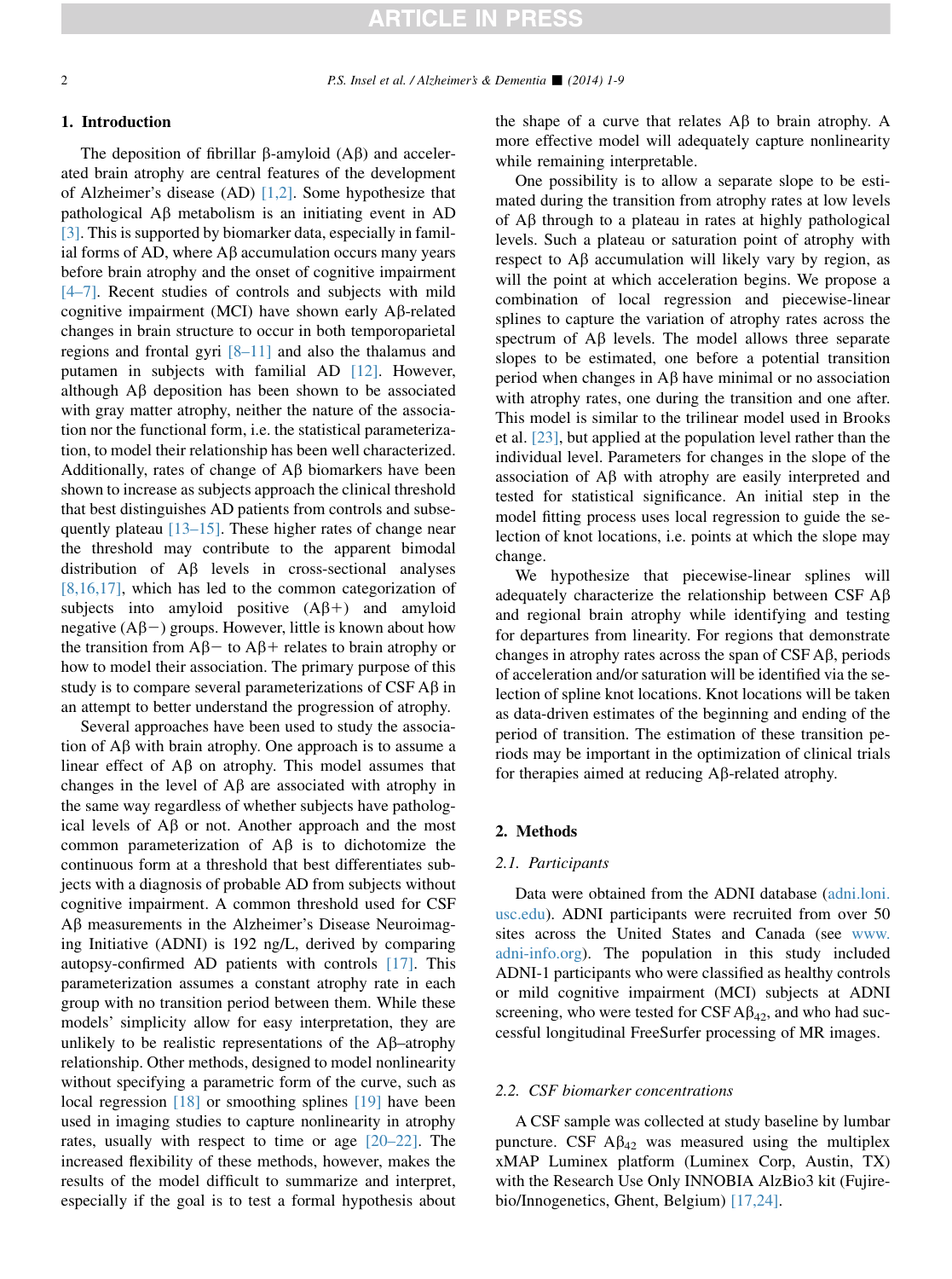#### 2.3. MRI acquisition and processing

At each site, the subjects underwent the standardized 1.5 T MRI protocol of ADNI, as described in Jack et al. [\[25\].](#page-7-0) For more detail, see the "MRI acquisition and processing" section of the Supplemental Material, availble online.

#### 2.4. Statistical analysis

Baseline associations between CSF  $\mathbf{A}\beta_{42}$  and demographic/clinical factors were assessed using Wilcoxon tests for categorical variables (gender, APOE ε4 positivity) and Spearman correlation for continuous variables (age, education, ADAS-cog). Baseline associations were compared within and across diagnostic groups.

Up to 4 years of repeated measures of 47 regional volumes of gray matter were averaged over right and left hemispheres. The estimation of the association between CSF  $A\beta_{42}$  and atrophy in each of the 47 regions, and global atrophy, was done in two steps. In the first step, longitudinal volumes were regressed on time since baseline scan using mixed effects regression. All models included both a random intercept and slope. In a second step, subject-specific slopes from the mixed model were then regressed on baseline CSF  $A\beta_{42}$  level, adjusting for age and gender, using ordinary least squares regression. In the second regression, the effect of  $CSF A\beta_{42}$  was modeled using three line segments, separated by two spline knots to allow for departures from linearity.

To improve the fit of the splines, local regression was used to guide the selection of knot locations. The sparsity of data near the clinical threshold of CSF  $A\beta_{42} = 192$  ng/ L appeared problematic and resulted in poor fits when knot locations were selected without an intermediate local regression step. The estimation of the local regression curve depends on a weighted function of a neighborhood of points in the predictor, CSF  $\mathbf{A}\beta_{42}$ . The specification of this neighborhood determines the smoothness of the curve and the degree to which it is robust to outliers and sparsity in the data. The level of smoothness of the local regressions was determined via 10-fold cross-validation to minimize residual error. Knot locations were then identified by regressing the estimated values for atrophy from the local regression on CSF  $\overline{AB}$ , while allowing knot locations to vary from 125 to 250 ng/L. For each region, locations were chosen to maximize agreement with local regression fits. Models were then refit with splines and selected knot locations.

Steps 1 and 2 were repeated in 500 bootstrap samples to estimate confidence intervals for the association of CSF  $A\beta_{42}$  with atrophy using the 2.5th and 97.5th percentiles. We used the studentized bootstrap [\[26\]](#page-7-0) with a false discovery rate correction  $[27]$  to obtain *P*-values for slopes and test for significance of acceleration/saturation. All tests were two sided. Likelihood ratio tests and AIC were used to compare the spline vs. dichotomous parameterization of CSF A $\beta_{42}$ . All analyses were done in R v2.12.

#### 3. Results

One hundred and eight controls and 183 MCI subjects had both CSF and longitudinal structural MRI data and were included in the analysis. The median number of scans for both controls and MCI subjects was 5, with 291 scans (baseline), 282 (month 6), 263 (month 12), 143 (month 18, MCI only), 209 (month 24), 143 (month 36), and 35 (month 48). There were no significant associations between baseline CSF A $\beta_{42}$  and age, gender, or education (Table 1). CSF A $\beta_{42}$ was significantly associated with both APOE ε4 positivity and ADAS-cog within both diagnostic groups.

Plots of six regions including both MCI and control subjects are shown in [Fig. 1](#page-3-0). Regions in the plot were selected to show where the trilinear model appeared to fit well (hippocampus, entorhinal cortex, banks of the superior temporal sulcus, and middle temporal gyrus), one region where the spline and local regression differed, and a control region where the association between  $CSFA\beta_{42}$  and atrophy was weak (pericalcarine). Spline, binary, and local regression curves are shown and 95% confidence intervals for the spline curve. The ability of the spline models to predict atrophy, as measured by crossvalidated  $R^2$ , was similar to the predictive ability of the local regression models, with most regions differing by  $\leq 0.01$ , and 3 of the 47 regions differing by almost 0.02.

[Table 2](#page-4-0) shows the knot locations, parameter estimates, Pvalues and false discovery rate (FDR)-corrected P-values for each spline segment, for each region that demonstrated at

| Table 1                  |  |
|--------------------------|--|
| Baseline characteristics |  |

|                          | Controls ( $N = 108$ ) |                                | $MCI(N = 183)$ |                   | Controls and MCI ( $N = 291$ ) |                    |
|--------------------------|------------------------|--------------------------------|----------------|-------------------|--------------------------------|--------------------|
|                          | Mean $(SD)$            | $\rho_A \beta(P)^*$            | Mean $(SD)$    | $\rho_A \beta(P)$ | Mean $(SD)$                    | $\rho_A \beta(P)$  |
| $CSF A\beta_{42}$ , ng/L | 204(55)                |                                | 165(56)        |                   | 179 (58)                       |                    |
| Age                      | 75.5(5.3)              | $-0.08$ (.38)                  | 74.4 (7.2)     | 0.05(0.49)        | 74.8 (6.6)                     | 0.02(0.67)         |
| Gender $(F)$             | 48%                    | $-(.48)$                       | 34%            | $-$ (.11)         | 39%                            | $- (.86)$          |
| Education (yrs)          | 15.8(2.84)             | $-0.05(0.61)$                  | 15.7(3.0)      | $-0.003(0.97)$    | 15.7(2.9)                      | $-0.01(0.89)$      |
| $APOEe4+$                | 23%                    | $-$ ( $\leq$ .01) <sup>†</sup> | 55%            | $-$ ( $\leq$ .01) | 43%                            | $-$ ( $\leq$ .01)  |
| ADAScog                  | 6.4(3.0)               | $-0.22$ (.02)                  | 11.7(4.6)      | $-0.20$ (<.01)    | 9.71(4.79)                     | $0.35 \, (< 0.01)$ |

Abbreviations: MCI, mild cognitive impairment; CSF, cerebrospinal fluid; SD, standard deviation; A $\beta$ , amyloid beta.

\*Spearman correlation with  $A\beta$  and corresponding *P*-value. <sup>†</sup>Wilcoxon rank sum test for  $\mathbf{A}\beta$  and corresponding *P*-value.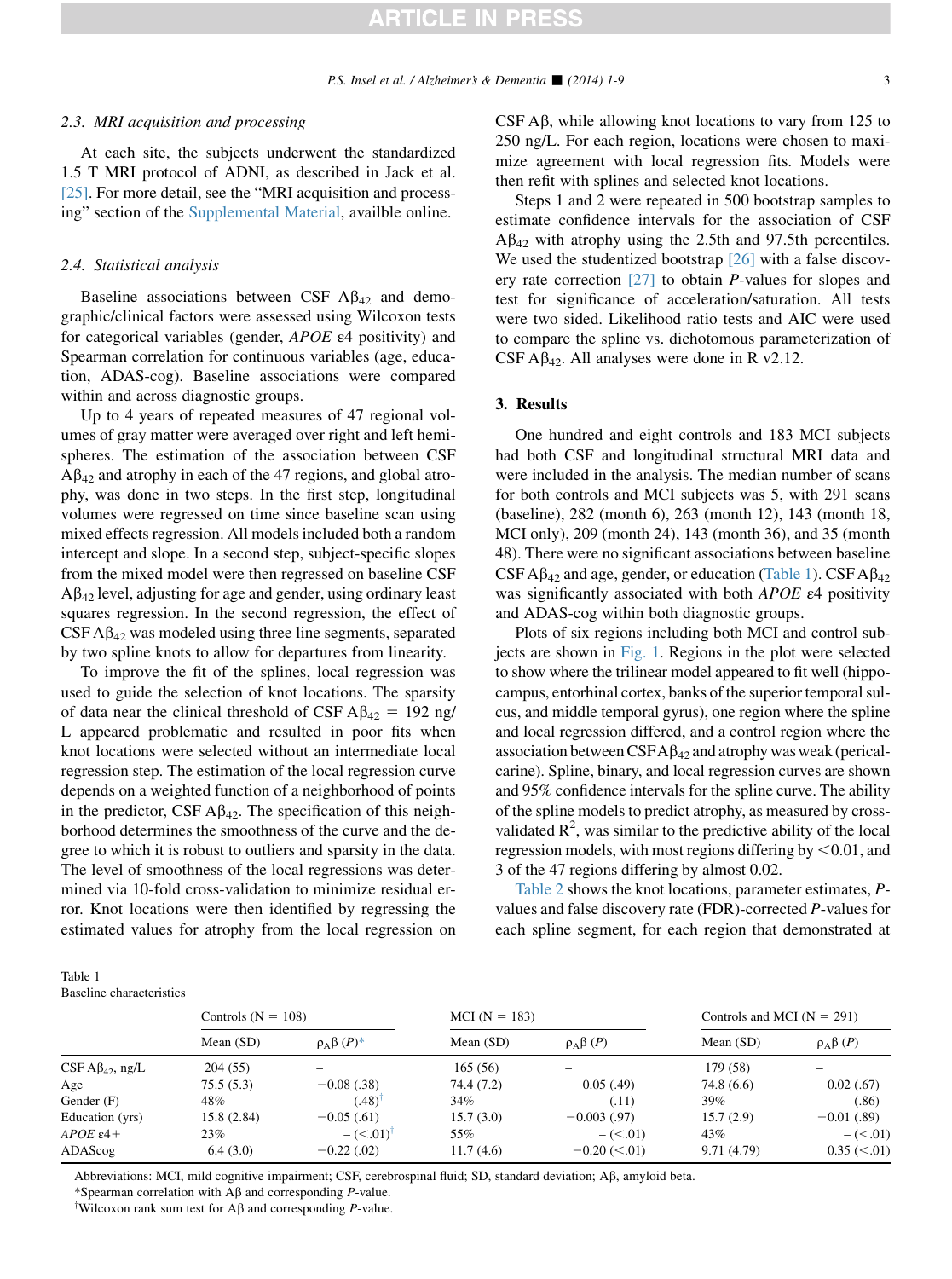<span id="page-3-0"></span>4 P.S. Insel et al. / Alzheimer's & Dementia ■ (2014) 1-9



Fig. 1. Atrophy rates of six regions plotted against cerebrospinal fluid (CSF) amyloid beta-42 (A $\beta_{42}$ ) in mild cognitive impairment (MCI) and control subjects. Note that values on the CSF A $\beta_{42}$  axis go from high (less pathology) on the left to low (more pathology) on the right. Three curves are shown: binary in green, local regression in red, and trilinear spline in black. The shaded region is the 95% confidence interval for the spline curve.

least marginal atrophy acceleration associated with  $A\beta_{42}$  $(P < .10)$ . The parameter estimate for segment one (lowest, most pathological values of  $CSF A\beta_{42}$ ) is the change in atrophy rate associated with a one unit increase of CSF  $\text{A}\beta_{42}$ . Note that all P-values are nonsignificant for segment one, indicating that there is no association between atrophy and  $A\beta_{42}$  once levels of amyloid have become highly pathological. The estimate for the slope for segment 2 (transition period) is the sum of the estimates for segment 1 and 2. Similarly, the slope for segment 3 is the sum of all three estimates. In other words, for segments 2 and 3, the parameters are estimates of the change in slope, i.e. acceleration or stabilization, relative to the prior segment. A negative parameter estimate for segment 3 indicates an acceleration of atrophy as  $C<sub>24</sub>$  levels decrease from high levels to the transition period. A positive estimate for segment 2 indicates a stabilization of atrophy rates as subjects move from the transition period to low levels of CSF  $\mathbf{A}\beta_{42}$ . Twelve regions demonstrated significant stabilization (segment 2 in [Table 2](#page-4-0)), but became only marginally significant after FDR correction. All regions in [Table 2](#page-4-0) show negative estimates for segment 3 and positive estimates for segment 2.

Models using the binary parameterization of CSF  $\text{AB}_{42}$ were compared with the spline models using likelihood ratio tests and AIC. The spline model had a lower AIC and was significantly better fitting for the hippocampus  $(P = .03)$ , inferior temporal lobe  $(P = .05)$ , entorhinal cortex ( $P = .05$ ), cuneus ( $P < .01$ ), putamen ( $P = .05$ ), and the brainstem ( $P = .05$ ). The spline model had a lower AIC and showed some evidence of a better fit according to a likelihood ratio test for the parahippocampus, middle temporal gyrus, banks of the superior temporal sulcus (bankssts), thalamus, precentral, postcentral, midposterior corpus callosum, and the central corpus callosum ( $P < .10$ ). The binary form of CSF  $\mathbf{A}\beta_{42}$  did not fit any of the regions significantly better than the spline model, although it was a marginally better fit for the precuneus ( $P = .10$ , smaller AIC for the binary model). None of the other regions differed in fit ( $P > .10$ ).

[Fig. 2](#page-5-0) shows the ordering of the transition periods with respect to the left-hand, or normal, side of the period. Regions toward the top of the figure begin their transition earlier. A red circle on the left side indicates significant acceleration (or stabilization if on the right),  $P < .05$ . A yellow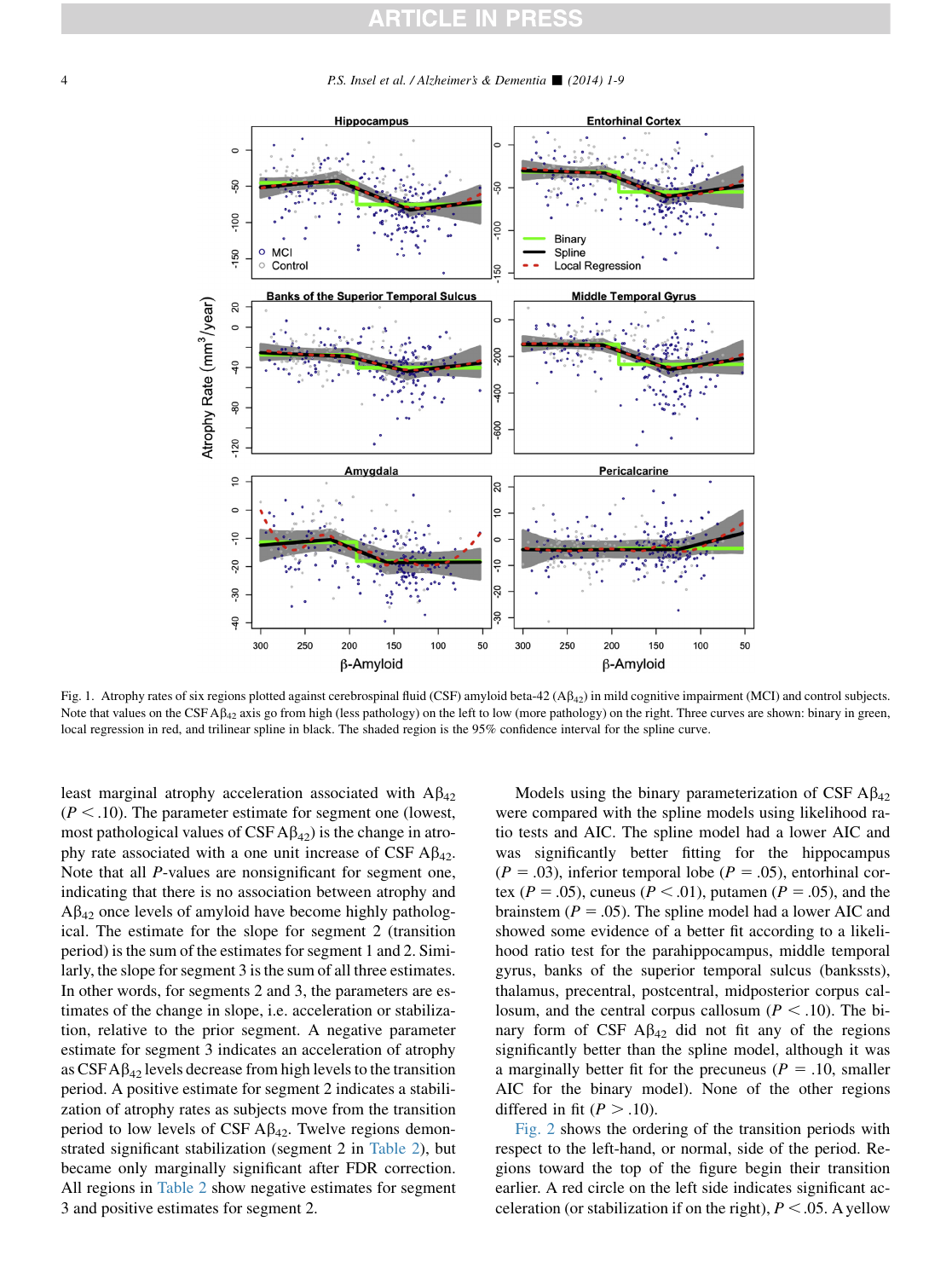<span id="page-4-0"></span>Table 2 Slope estimates and P-values for spline segments by region in MCI and control subjects

| Region              | Segment 1: $50 -$ Knot <sub>1</sub> |         |                  | Segment 2: $Knot_1-Knot_2$ |                                   | Segment 3: $Knot_{2} - 300$ |                |                     |
|---------------------|-------------------------------------|---------|------------------|----------------------------|-----------------------------------|-----------------------------|----------------|---------------------|
|                     | $Knot_1$                            | Slope   | $\boldsymbol{P}$ | $\Delta$ Slope             | $P\left( p_{\mathrm{FDR}}\right)$ | Knot <sub>2</sub>           | $\Delta$ Slope | $P(p_{\text{FDR}})$ |
| Insula              | 127                                 | $-0.17$ | .50              | 0.55                       | 0.05(0.18)                        | 236                         | $-0.71$        | .001(.02)           |
| Inferior temporal   | 132                                 | $-0.81$ | .28              | 2.51                       | 0.007(0.09)                       | 212                         | $-1.91$        | .001(.02)           |
| Temporal pole       | 135                                 | $-0.17$ | .40              | 0.60                       | 0.018(0.12)                       | 222                         | $-0.54$        | .001(.02)           |
| <b>Hippocampus</b>  | 132                                 | $-0.14$ | .46              | 0.63                       | 0.008(.09)                        | 214                         | $-0.61$        | .002(.02)           |
| Middle temporal     | 134                                 | $-0.73$ | .28              | 2.47                       | 0.006(.08)                        | 210                         | $-1.70$        | .005(.05)           |
| Entorhinal          | 138                                 | $-0.15$ | .36              | 0.55                       | 0.01(0.10)                        | 208                         | $-0.37$        | .006(.05)           |
| Fusiform            | 130                                 | $-0.25$ | .71              | 1.54                       | 0.06(0.18)                        | 213                         | $-1.31$        | .01(.08)            |
| Isthmus cingulate   | 132                                 | $-0.05$ | .63              | 0.26                       | 0.06(0.18)                        | 208                         | $-0.24$        | .01(.08)            |
| Cuneus              | 163                                 | $-0.10$ | .08              | 1.04                       | 0.02(0.12)                        | 175                         | $-1.00$        | .016(.08)           |
| Amygdala            | 158                                 | 0.00    | > 0.99           | 0.13                       | 0.03(0.16)                        | 221                         | $-0.15$        | .017(.08)           |
| Superior parietal   | 170                                 | $-0.50$ | .24              | 2.91                       | 0.03(0.16)                        | 193                         | $-2.45$        | .04(.16)            |
| Superior temporal   | 138                                 | $-0.03$ | .94              | 0.90                       | 0.10(.26)                         | 211                         | $-0.79$        | .04(.16)            |
| Precuneus           | 149                                 | $-0.15$ | .59              | 0.77                       | 0.06(0.18)                        | 220                         | $-0.67$        | .05(.19)            |
| Parahippocampus     | 142                                 | $-0.12$ | .28              | 0.47                       | 0.007(0.09)                       | 203                         | $-0.27$        | .055(.19)           |
| Pars opercularis    | 167                                 | $-0.07$ | .34              | 0.71                       | 0.06(0.18)                        | 181                         | $-0.67$        | .07(0.20)           |
| <b>Brainstem</b>    | 125                                 | $-0.13$ | .56              | 0.26                       | 0.29(0.44)                        | 218                         | $-0.41$        | .07(0.20)           |
| Supramarginal       | 170                                 | $-0.28$ | .19              | 1.93                       | 0.04(0.18)                        | 188                         | $-1.52$        | .08(.20)            |
| Caudate             | 168                                 | $-0.02$ | .80              | 0.27                       | 0.21(.37)                         | 222                         | $-0.46$        | .08(.20)            |
| Putamen             | 154                                 | 0.01    | .89              | 0.15                       | 0.22(0.37)                        | 227                         | $-0.29$        | .09(0.21)           |
| Pars trianularis    | 170                                 | $-0.10$ | .14              | 0.49                       | 0.07(0.18)                        | 191                         | $-0.39$        | .09(0.21)           |
| <b>Bankssts</b>     | 135                                 | $-0.10$ | .37              | 0.32                       | 0.04(0.18)                        | 202                         | $-0.18$        | .095(.21)           |
| Posterior cingulate | 125                                 | $-0.04$ | .78              | 0.23                       | 0.22(0.37)                        | 228                         | $-0.23$        | .099(.21)           |

circle indicates marginally significant acceleration/stabilization,  $P < .10$ .

In the MCI group alone, the hippocampus, middle temporal gyrus, banks of the superior temporal sulcus, rostral anterior cingulate, cuneus, insula, and brainstem showed marginally significant  $(P < .10)$  acceleration (significant for the hippocampus and middle temporal lobe,  $P < .05$ ), while the hippocampus, banks of the superior temporal sulcus, rostral anterior cingulate, and middle temporal gyrus all showed significant stabilization of rates. The cuneus showed marginally significant stabilization ( $P < .10$ ). In controls, the amygdala, cuneus and caudate showed marginally significant points of acceleration. Only the cuneus stabilized with marginal significance (data not shown).

#### 4. Discussion

The findings of this analysis were (1) the trilinear spline model provided significantly improved error reduction compared with the binary parameterization for several brain regions, and in no instance did the binary parameterization provide a significantly better fit than the trilinear spline model, (2) the periods of atrophy acceleration are evident in several regions over the span of CSF  $\mathbf{A}\mathbf{\beta}$  accumulation, (3) the start of these acceleration periods vary by brain region, and (4) trilinear spline modeling demonstrates that some brain regions have accelerated atrophy well before subjects cross the threshold defining amyloid positivity in preclinical AD.

The first finding was that modeling of CSF  $\mathbf{A}\beta_{42}$  via splines results in better fitting models with more predictive accuracy compared with the dichotomous model. The spline model estimates of acceleration and stabilization of atrophy are consistent with local regression estimates, but spline models also provide estimates of transition points. The spline models also appear less prone to overfitting at the boundaries of the data, i.e. the amygdala in [Fig. 1.](#page-3-0) The increased predictive ability of the trilinear model over the dichotomous model was most clearly seen in regions in the temporal and parietal lobes where transition periods were most significant.

Aside from a methodological improvement in statistical modeling, the important biological finding of this work is that regions with distinct periods of accelerated volume loss show signs of atrophy well before the CSF  $\mathbf{A}\beta_{42}$ 192 ng/L threshold. That is, subjects with CSF  $\mathbf{A}\beta_{42}$  greater than 192 ng/L are not considered to have "preclinical AD" by current convention. Nevertheless, the results in [Fig. 2](#page-5-0) clearly show that the insula, most of the temporal lobe, and much of the parietal lobe fit the profile for a sigmoidlike curve with the evidence of acceleration starting at CSF  $\mathbf{A}\beta_{42}$  levels between 210 and 225 ng/L. The stabilization of rates appears to begin near CSF  $\text{A}\beta_{42}$  130 ng/L for most temporal lobe regions. When using a dichotomous model, subjects approaching the threshold for  $\overrightarrow{AB}$  positivity are included in the  $\mathbf{A}\beta$  negative group, whereas the trilinear model demonstrates that they are transitioning to  $A\beta$ +. Combining these transitioning subjects with subjects who will remain  $A\beta$  biases the association of  $A\beta_{42}$  with the response in the  $A\beta$  group toward the  $A\beta$  group, reducing group differences and the power to detect the effect of  $\mathbf{A}\beta_{42}$ on other aspects of AD pathology, including brain atrophy. Further categorization of subjects into incident  $A\beta$ + or transitioning  $\text{A}\beta$  groups can be seen in recent research [\[28,29\].](#page-8-0)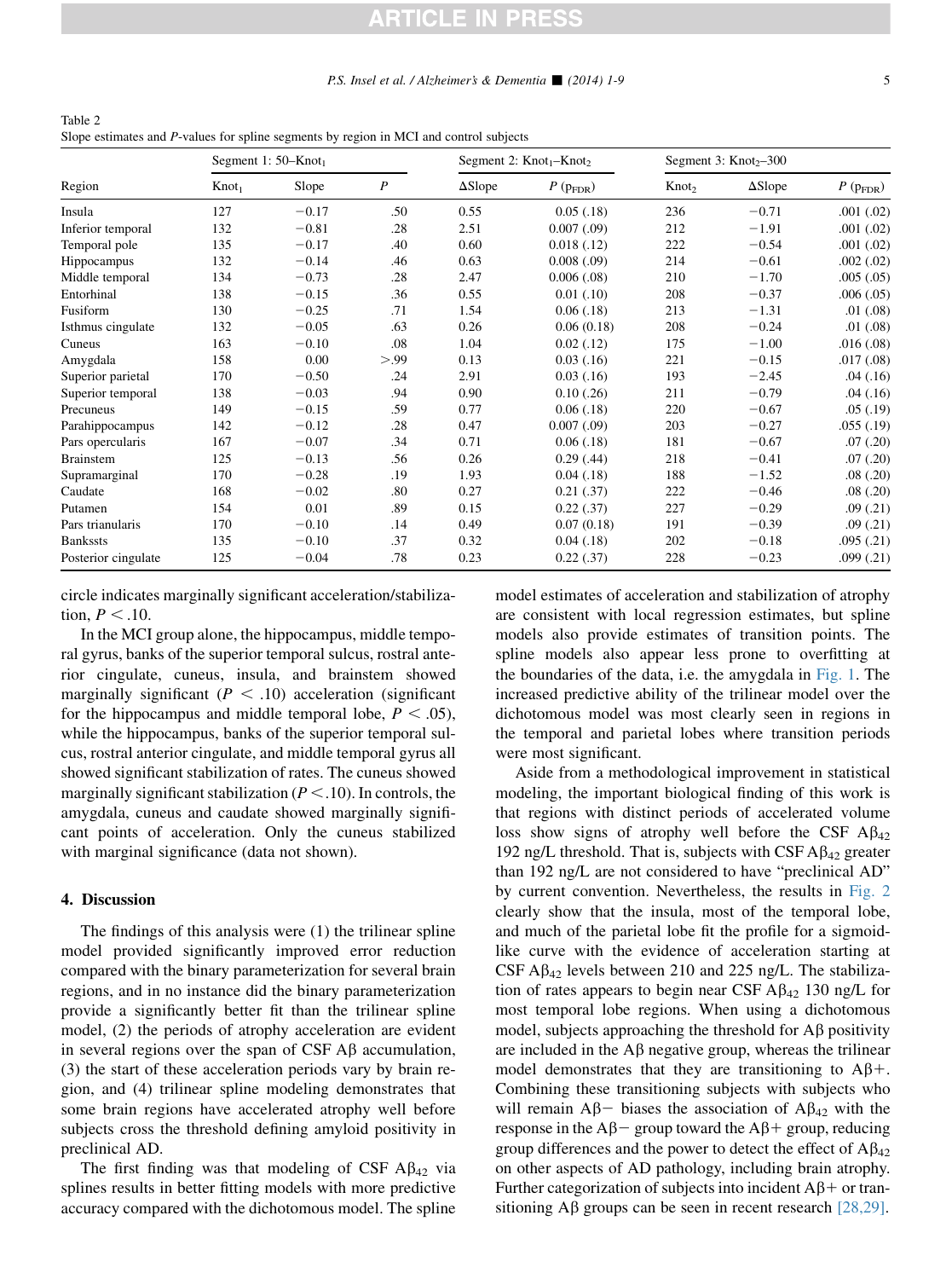<span id="page-5-0"></span>6 **b** P.S. Insel et al. / Alzheimer's  $\&$  Dementia  $\parallel$  (2014) 1-9



Fig. 2. Regions ordered by acceleration and stabilization points.

The finding of early  $A\beta$ -related atrophy in temporal and parietal lobes and the cingulate gyrus agrees with previous reports [\[8–12\].](#page-7-0) Several regions, including the insula, posterior cingulate, amygdala, putamen, and precuneus show early signs of atrophy even though they do not reach the magnitude of atrophy seen in much of the temporal lobe during the course of dementia due to AD. Fig. 2 shows that these regions may show signs of  $\overrightarrow{AB}$  related atrophy before the hippocampus and entorhinal cortex which are generally thought to show neurodegeneration very early in AD. The length of the transition period with respect to  $A\beta$ is similar among the temporal lobe regions, but appears shorter in many of the parietal regions (Fig. 2). This extended acceleration period in the temporal lobe may contribute to atrophy rates reaching much higher levels compared with other lobes in the progression of AD, despite the possibility that brain atrophy may start to accelerate earlier in nontemporal regions.

Not all regions show a pattern of stability before a distinct transition period. In MCI subjects, there is a linear decline in the amygdala until an ostensible stabilization period near CSF A $\beta_{42}$  = 125 ng/L. If a point of acceleration exists for MCI subjects in the amygdala, it may have occurred beyond the upper range of  $CSF A\beta_{42}$  in these subjects, suggesting an early effect of  $\overrightarrow{AB}$  on atrophy in the amygdala. A similar pattern occurred in the fusiform and parahippocampus of MCI subjects.

Control subjects do not have as steep a transition from high levels of  $CSF A\beta_{42}$  to low levels even though a substantial number of control subjects are well beyond the clinical threshold for  $\mathbf{A}\boldsymbol{\beta}$  positivity. This suggests that an excess accumulation of  $A\beta$  alone does not necessarily result in an immediate increase in rates of atrophy and cognitive impairment. Latent factors, absent in controls, may contribute to an increased vulnerability of MCI subjects to the effects of Ab. For example, the duration of exposure to  $\overrightarrow{AB}$  pathology may be important for effects on brain atrophy, and may differ between controls and MCI. Commonly occurring copathologies such as Lewy Body (LB) and transactive response DNA binding protein 43 (TDP-43) pathology and cerebrovascular disease (CVD) may also influence the association of  $A\beta$  at any stage of preclinical or prodromal  $AD$  and will likely need to be taken into account and demonstrated in other cohorts [\[30–32\]](#page-8-0).

One important implication for clinical trials attempting to treat Ab-related atrophy and subsequent cognitive decline may be the recruitment of subjects with low enough levels of  $\overrightarrow{AB}$  pathology for a drug to successfully change the course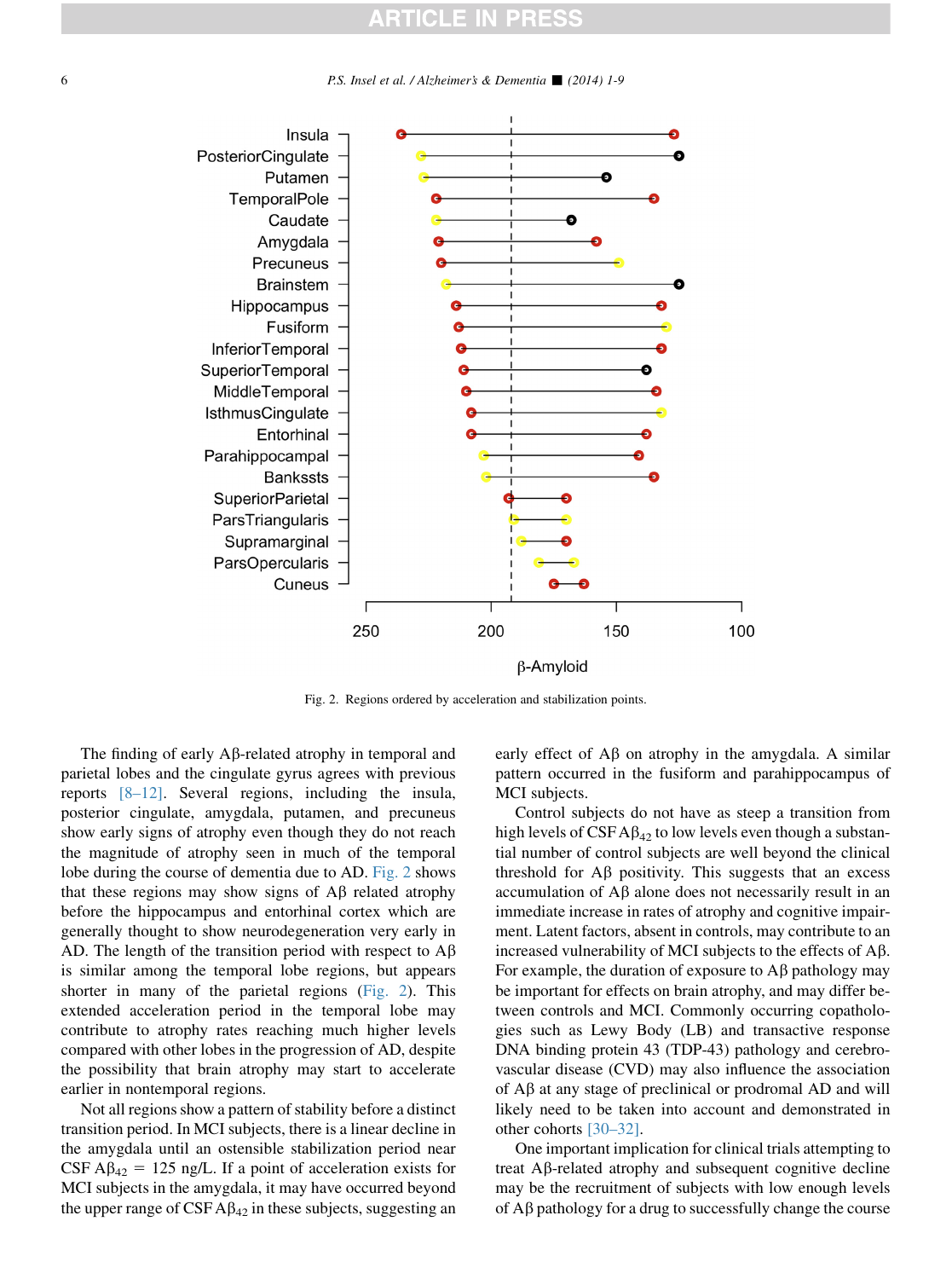of disease, but high enough for a placebo group to demonstrate an increased rate of atrophy, while also screening out subjects with LB, TDP-43 inclusions, or CVD to avoid confounds linked to these other pathologies when interpreting the response of individuals to a therapy that only targets  $A\beta$  pathology.

One limiting factor of this analysis is the sparsity of CSF  $A\beta_{42}$  data near the previously established clinical threshold 192 ng/L, precisely the interval of most interest. This sparsity will likely have some effect on the knot location selection, parameter estimates, and the power to detect significant acceleration in atrophy rate. By using CSF to measure  $\overrightarrow{AB}$  pathology, we did not have information about sites of  $A\beta$  accumulation and could not account for variation in spatial deposition, another complicating factor likely to affect regional atrophy. Also, we report significant and marginally significant results. Marginally significant results should be interpreted with caution given the large number of regions tested, however, the common direction of the slopes across all AD-implicated regions provides some evidence of a more mild association rather than type I error.

In conclusion, we show that the relationship between CSF  $A\beta_{42}$  and regional brain atrophy rates may be parameterized by trilinear functions, providing an improved model of their association and may improve the characterization of  $\overrightarrow{AB}$  pathology, compared with the usual binary classification. The results are consistent with the view that signs of brain atrophy develop before the decrease of CSF  $\mathbf{A}\beta_{42}$  required in the current conventional definition of "preclinical AD".

#### Acknowledgments

Data collection and sharing for this project were funded by the Alzheimer's Disease Neuroimaging Initiative (ADNI) (National Institutes of Health Grant U01 AG024904). ADNI is funded by the National Institute on Aging, the National Institute of Biomedical Imaging and Bioengineering, and through generous contributions from the following: Alzheimer's Association; Alzheimer's Drug Discovery Foundation; BioClinica, Inc.; Biogen Idec Inc.; Bristol-Myers Squibb Company; Eisai Inc.; Elan Pharmaceuticals, Inc.; Eli Lilly and Company; F. Hoffmann-La Roche Ltd and its affiliated company Genentech, Inc.; GE Healthcare; Innogenetics, N.V.; IXICO Ltd.; Janssen Alzheimer Immunotherapy Research & Development, LLC.; Johnson & Johnson Pharmaceutical Research & Development LLC.; Medpace, Inc.; Merck & Co., Inc.; Meso Scale Diagnostics, LLC.; NeuroRx Research; Novartis Pharmaceuticals Corporation; Pfizer Inc.; Piramal Imaging; Servier; Synarc Inc.; and Takeda Pharmaceutical Company. The Canadian Institutes of Health Research is providing funds to support ADNI clinical sites in Canada. Private sector contributions are facilitated by the Foundation for the National Institutes of Health ([www.fnih.org\)](http://www.fnih.org). The grantee organization is the Northern California Institute for Research and Education, and the study is coordinated by the Alzheimer's Disease Cooperative Study at the University of California, San Diego. ADNI data are disseminated by the Laboratory for Neuro Imaging at the University of Southern California. This research was also supported by National Institutes of Health (NIH) grants P30 AG010129 and K01 AG030514.

Disclosure Statement: PSI and NM report no conflicts of interest. MCD was a consultant for Bristol-Myers Squibb. PSA serves on a scientific advisory board for NeuroPhage; has served as a consultant to Elan, Wyeth, Eisai, Schering-Plough, Bristol-Myers Squibb, Eli Lilly and Company, NeuroPhage, Merck, Roche, Amgen, Genentech, Abbott, Pfizer, Novartis, Bayer, Astellas, Dainippon, Biomarin, Solvay, Otsuka, Daiichi, AstraZeneca, Janssen, Medivation, Ichor, Toyama, Lundbeck, Biogen Idec, iPerian, Probiodrug, Somaxon, Biotie, Cardeus, Anavex, Kyowa Hakko Kirin Pharma, Medtronic; and receives research support from Eli Lilly and Baxter, and the NIH [NIA U01-AG10483 (PI), NIA U01-AG024904 (Coordinating Center Director), NIA R01-AG030048 (PI), and R01-AG16381 (Co-I)]. RSM has financial support from NIMH R01 0977669 and NIMH K08 MH081065. CRJ has provided consulting services for Janssen Research & Development, LLC. He receives research funding from the National Institutes of Health (R01-AG011378, RO1-AG041851, RO1-AG037551, U01- HL096917, U01-AG032438, U01-AG024904), and the Alexander Family Alzheimer's Disease Research Professorship of the Mayo Foundation. LMS previously was consultant for Innogenetics and collaborates on quality assessment activities as part of the Alzheimer's Disease Neuroimaging Initiative; and serves as a consultant to Eli Lilly and Janssen AI R & D on biomarker studies. JQT may accrue revenue in the future on patents submitted by the University of Pennsylvania, wherein he is the co-Inventor and he received revenue from the sale of Avid to Eli Lily as the co-inventor on imaging-related patents submitted by the University of Pennsylvania; and is the William Maul Measey-Truman G Schnabel, Jr, MD Professor of Geriatric Medicine and Gerontology. MWW has been on scientific advisory boards for Pfizer and BOLT Inter-national; has been consultant for Pfizer Inc, Janssen, KLJ Associates, Easton Associates, Harvard University, in Thought, INC Research, Inc, University of California, Los Angeles, Alzheimer's Drug Discovery Foundation and Sanofi-Aventis Groupe; has received funding for travel from Pfizer, ADPD meeting, Paul Sabatier University, Novartis, Tohoku University, MCI Group, France, Travel eDreams, Inc, Neuroscience School of Advanced Studies (NSAS), Danone Trading, BV, CTAD ANT Congres; serves as an associated editor of Alzheimer's & Dementia; has received honoraria from Pfizer, Tohoku University, and Danone Trading BV; has research support from Merck, Avid, DOD and VA; and has stock options in Synarc and Elan.

#### Supplementary data

Supplementary data related to this article can be found at <http://dx.doi.org/10.1016/j.jalz.2014.11.002>.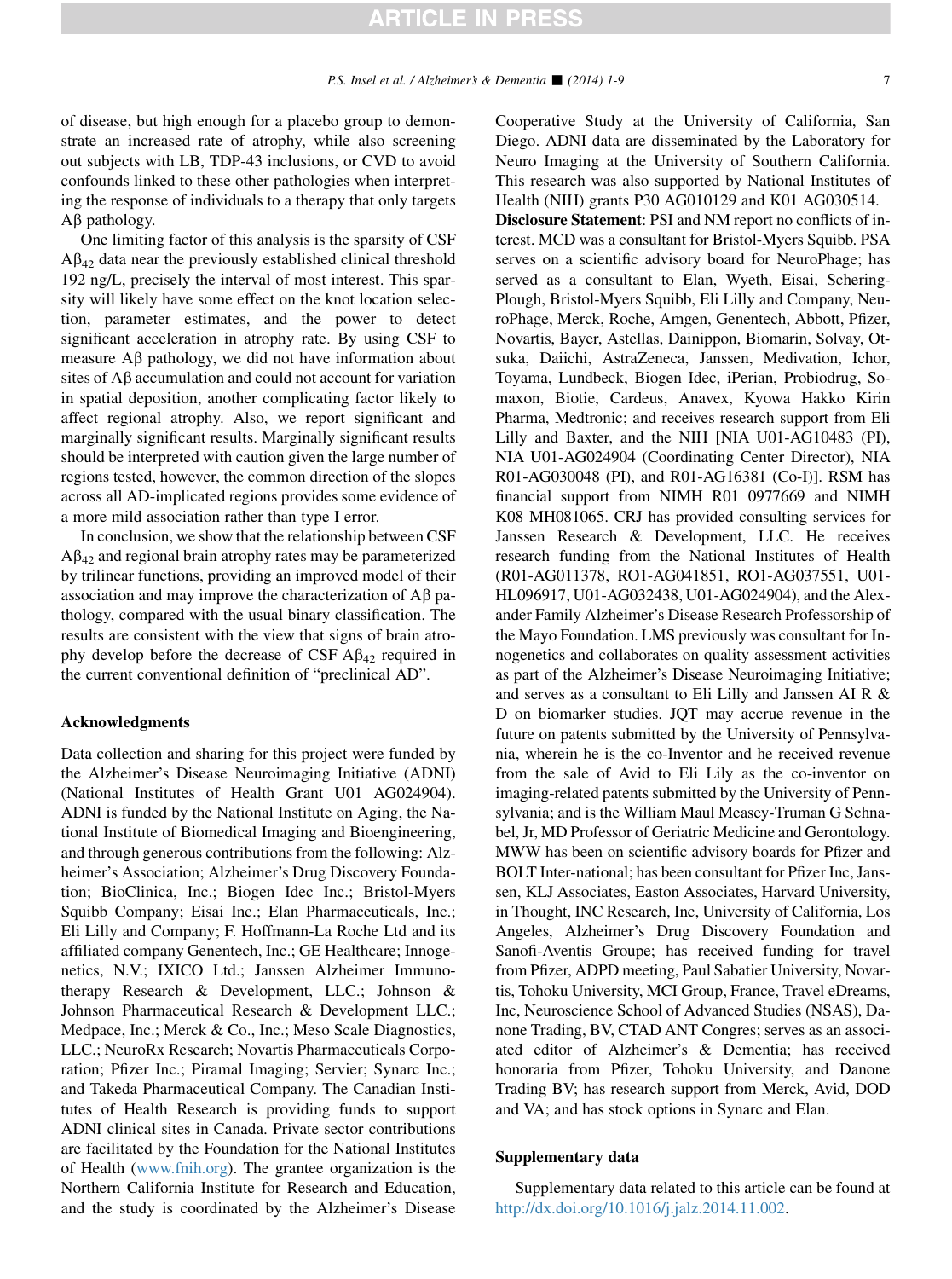#### <span id="page-7-0"></span>RESEARCH IN CONTEXT

- 1. Systematic review: To identify all relevant research in the literature pertaining to our topic, we searched for papers referencing structural imaging in Alzheimer's disease and mild cognitive impairment, amyloid imaging, cerebrospinal fluid (CSF) biomarkers, brain atrophy, and statistical methods applied to longitudinal imaging studies including nonlinear and local regression, splines, trilinear models, and mixed-effects regression. Our authors, with expertise in imaging, CSF biomarkers, and statistics, reviewed and added to the citations to ensure completeness.
- 2. Interpretation: Our results demonstrate a statistical method that improves the characterization of the relationship between amyloid beta  $(A\beta)$  and atrophy compared with the most commonly used method in the literature. Our method is more powerful and offers a temporal ordering of the acceleration of atrophy of individual brain regions. This information will help facilitate the design of clinical trials aimed at treating amyloid pathology.
- 3. Future directions: Studies focused on subjects transitioning from  $\overrightarrow{AB}$  negative to  $\overrightarrow{AB}$  positive in a longitudinal setting will be required to more precisely estimate the evolution of regional atrophy.

#### References

- [1] [Braak H, Braak E. Neuropathological staging of Alzheimer-related](http://refhub.elsevier.com/S1552-5260(14)02869-6/sref1) [changes. Acta Neuropathol 1991;82:239–59.](http://refhub.elsevier.com/S1552-5260(14)02869-6/sref1)
- [2] [Petersen RC, Roberts RO, Knopman DS, Boeve BF, Geda YE,](http://refhub.elsevier.com/S1552-5260(14)02869-6/sref2) [Ivnik RJ, et al. Mild cognitive impairment: ten years later. Arch Neurol](http://refhub.elsevier.com/S1552-5260(14)02869-6/sref2) [2009;66:1447–55](http://refhub.elsevier.com/S1552-5260(14)02869-6/sref2).
- [3] [Hardy J, Selkoe DJ. The amyloid hypothesis of Alzheimer's disease:](http://refhub.elsevier.com/S1552-5260(14)02869-6/sref3) [progress and problems on the road to therapeutics. Science 2002;](http://refhub.elsevier.com/S1552-5260(14)02869-6/sref3) [297:353–6](http://refhub.elsevier.com/S1552-5260(14)02869-6/sref3).
- [4] [Bateman RJ, Xiong C, Benzinger TL, Fagan AM, Goate A, Fox N,](http://refhub.elsevier.com/S1552-5260(14)02869-6/sref4) [et al. Clinical and biomarker changes in dominantly inherited Alz](http://refhub.elsevier.com/S1552-5260(14)02869-6/sref4)[heimer's disease. N Engl J Med 2012;367:795–804.](http://refhub.elsevier.com/S1552-5260(14)02869-6/sref4)
- [5] [Jack CR Jr, Lowe VJ, Weigand SD, Wiste HJ, Senjem ML,](http://refhub.elsevier.com/S1552-5260(14)02869-6/sref5) [Knopman DS, et al., Alzheimer's Disease Neuroimaging Initia](http://refhub.elsevier.com/S1552-5260(14)02869-6/sref5)[tive. Serial PIB and MRI in normal, mild cognitive impair](http://refhub.elsevier.com/S1552-5260(14)02869-6/sref5)[ment and Alzheimer's disease:](http://refhub.elsevier.com/S1552-5260(14)02869-6/sref5) implications for sequence of [pathological events in Alzheimer's disease. Brain 2009;](http://refhub.elsevier.com/S1552-5260(14)02869-6/sref5) [132:1355–65.](http://refhub.elsevier.com/S1552-5260(14)02869-6/sref5)
- [6] [Jack CR, Knopman DS, Jagust WJ, Shaw LM, Aisen PS, Weiner MW,](http://refhub.elsevier.com/S1552-5260(14)02869-6/sref6) [et al. Hypothetical model of dynamic biomarkers of the Alzheimer's](http://refhub.elsevier.com/S1552-5260(14)02869-6/sref6) [pathological cascade. Lancet Neurol 2010;9:119–28](http://refhub.elsevier.com/S1552-5260(14)02869-6/sref6).
- [7] [Rowe CC, Ellis KA, Rimajova M, Bourgeat P, Pike KE, Jones G, et al.](http://refhub.elsevier.com/S1552-5260(14)02869-6/sref7) [Amyloid imaging results from the Australian Imaging, Biomarkers](http://refhub.elsevier.com/S1552-5260(14)02869-6/sref7) [and Lifestyle \(AIBL\) study of aging. Neurobiol Aging 2010;](http://refhub.elsevier.com/S1552-5260(14)02869-6/sref7)  $31:1275-83$
- [8] [Ch](http://refhub.elsevier.com/S1552-5260(14)02869-6/sref8)ételat G, Villemagne VL, Villain N, Jones G, Ellis KA, [Ames D, et al. Accelerated cortical atrophy in cognitively normal](http://refhub.elsevier.com/S1552-5260(14)02869-6/sref8) elderly with high  $\beta$ [-amyloid deposition. Neurology 2012;](http://refhub.elsevier.com/S1552-5260(14)02869-6/sref8) [78:477–84.](http://refhub.elsevier.com/S1552-5260(14)02869-6/sref8)
- [9] [Ch](http://refhub.elsevier.com/S1552-5260(14)02869-6/sref9)ételat G, Villemagne VL, Bourgeat P, Pike KE, Jones G, Ames D, [et al. Relationship between atrophy and](http://refhub.elsevier.com/S1552-5260(14)02869-6/sref9)  $\beta$ -amyloid deposition in Alz[heimer disease. Ann Neurol 2010;67:317–24](http://refhub.elsevier.com/S1552-5260(14)02869-6/sref9).
- [10] [Dor](http://refhub.elsevier.com/S1552-5260(14)02869-6/sref10)é V, Villemagne VL, Bourgeat P, Fripp J, Acosta O, Ché[telat G,](http://refhub.elsevier.com/S1552-5260(14)02869-6/sref10) [et al. Cross-sectional and longitudinal analysis of the relationship be](http://refhub.elsevier.com/S1552-5260(14)02869-6/sref10)[tween a deposition, cortical thickness, and memory in cognitively un](http://refhub.elsevier.com/S1552-5260(14)02869-6/sref10)[impaired individuals and in Alzheimer disease. JAMA Neurol 2013;](http://refhub.elsevier.com/S1552-5260(14)02869-6/sref10) [70:903–11](http://refhub.elsevier.com/S1552-5260(14)02869-6/sref10).
- [11] [Tosun D, Schuff N, Mathis CA, Jagust W, Weiner MW. Spatial patterns](http://refhub.elsevier.com/S1552-5260(14)02869-6/sref11) of brain amyloid- $\beta$  [burden and atrophy rate associations in mild cogni](http://refhub.elsevier.com/S1552-5260(14)02869-6/sref11)[tive impairment. Brain 2011;134:1077–88](http://refhub.elsevier.com/S1552-5260(14)02869-6/sref11).
- [12] [Cash DM, Ridgway GR, Liang Y, Ryan NS, Kinnunen KM,](http://refhub.elsevier.com/S1552-5260(14)02869-6/sref12) [Yeatman T, et al. The pattern of atrophy in familial Alzheimer disease](http://refhub.elsevier.com/S1552-5260(14)02869-6/sref12) [volumetric MRI results from the DIAN study. Neurology 2013;](http://refhub.elsevier.com/S1552-5260(14)02869-6/sref12) [81:1425–33](http://refhub.elsevier.com/S1552-5260(14)02869-6/sref12).
- [13] [Toledo J, Xie S, Trojanowski J, Shaw L. Longitudinal change in CSF](http://refhub.elsevier.com/S1552-5260(14)02869-6/sref13) Tau and  $\widehat{AB}$  [biomarkers for up to 48 months in ADNI. Acta Neuropa](http://refhub.elsevier.com/S1552-5260(14)02869-6/sref13)[thol 2013;126:1–12](http://refhub.elsevier.com/S1552-5260(14)02869-6/sref13).
- [14] [Villemagne VL, Burnham S, Bourgeat P, Brown B, Ellis KA,](http://refhub.elsevier.com/S1552-5260(14)02869-6/sref14) [Salvado O, et al., Australian Imaging Biomarkers and Lifestyle](http://refhub.elsevier.com/S1552-5260(14)02869-6/sref14) [\(AIBL\) Research Group. Amyloid](http://refhub.elsevier.com/S1552-5260(14)02869-6/sref14)  $\beta$  deposition, neurodegeneration, [and cognitive decline in sporadic Alzheimer's disease: a prospective](http://refhub.elsevier.com/S1552-5260(14)02869-6/sref14) [cohort study. Lancet Neurol 2013;12:357–67](http://refhub.elsevier.com/S1552-5260(14)02869-6/sref14).
- [15] [Jack CR Jr, Wiste HJ, Lesnick TG, Weigand SD, Knopman DS,](http://refhub.elsevier.com/S1552-5260(14)02869-6/sref15) Vemuri P, et al. Brain β[-amyloid load approaches a plateau. Neurology](http://refhub.elsevier.com/S1552-5260(14)02869-6/sref15) [2013;80:890–6](http://refhub.elsevier.com/S1552-5260(14)02869-6/sref15).
- [16] [Bourgeat P, Chetelat G, Villemagne VL, Fripp J, Raniga P, Pike K,](http://refhub.elsevier.com/S1552-5260(14)02869-6/sref16) et al. β[-Amyloid burden in the temporal neocortex is related to hippo](http://refhub.elsevier.com/S1552-5260(14)02869-6/sref16)[campal atrophy in elderly subjects without dementia. Neurology 2010;](http://refhub.elsevier.com/S1552-5260(14)02869-6/sref16) [74:121–7](http://refhub.elsevier.com/S1552-5260(14)02869-6/sref16).
- [17] [Shaw LM, Vanderstichele H, Knapik-Czajka M, Clark CM, Aisen PS,](http://refhub.elsevier.com/S1552-5260(14)02869-6/sref17) [Petersen RC, et al. Cerebrospinal fluid biomarker signature in Alz](http://refhub.elsevier.com/S1552-5260(14)02869-6/sref17)[heimer's disease neuroimaging initiative subjects. Ann Neurol 2009;](http://refhub.elsevier.com/S1552-5260(14)02869-6/sref17) [65:403–13](http://refhub.elsevier.com/S1552-5260(14)02869-6/sref17).
- [18] [Cleveland WS, Devlin S. Locally weighted regression: an](http://refhub.elsevier.com/S1552-5260(14)02869-6/sref18) [approach to regression analysis by local fitting. JASA 1988;](http://refhub.elsevier.com/S1552-5260(14)02869-6/sref18) [83:596–610.](http://refhub.elsevier.com/S1552-5260(14)02869-6/sref18)
- [19] [Hastie TJ, Tibshirani RJ. Generalized additive models. Boca Raton:](http://refhub.elsevier.com/S1552-5260(14)02869-6/sref19) [CRC Press; 1990](http://refhub.elsevier.com/S1552-5260(14)02869-6/sref19).
- [20] [Schuff N, Tosun D, Insel PS, Chiang GC, Truran D, Aisen PS,](http://refhub.elsevier.com/S1552-5260(14)02869-6/sref20) [et al. Nonlinear time course of brain volume loss in cogni](http://refhub.elsevier.com/S1552-5260(14)02869-6/sref20)[tively normal and impaired elders. Neurobiol Aging 2012;](http://refhub.elsevier.com/S1552-5260(14)02869-6/sref20) [33:845–55.](http://refhub.elsevier.com/S1552-5260(14)02869-6/sref20)
- [21] [Davatzikos C, Xu F, An Y, Fan Y, Resnick SM. Longitudinal progres](http://refhub.elsevier.com/S1552-5260(14)02869-6/sref21)[sion of Alzheimer's-like patterns of atrophy in normal older adults: the](http://refhub.elsevier.com/S1552-5260(14)02869-6/sref21) [SPARE-AD index. Brain 2009;132:2026–35](http://refhub.elsevier.com/S1552-5260(14)02869-6/sref21).
- [22] [McDonald CR, McEvoy LK, Gharapetian L, Fennema-Notestine C,](http://refhub.elsevier.com/S1552-5260(14)02869-6/sref22) [Hagler DJ, Holland A, et al. Regional rates of neocortical atrophy](http://refhub.elsevier.com/S1552-5260(14)02869-6/sref22) [from normal aging to early Alzheimer disease. Neurology 2009;](http://refhub.elsevier.com/S1552-5260(14)02869-6/sref22) [73:457–65](http://refhub.elsevier.com/S1552-5260(14)02869-6/sref22).
- [23] [Brooks JO 3rd, Kraemer HC, Tanke ED, Yesavage JA. The methodol](http://refhub.elsevier.com/S1552-5260(14)02869-6/sref23)[ogy of studying decline in Alzheimer's disease. J Am Geriatr Soc](http://refhub.elsevier.com/S1552-5260(14)02869-6/sref23) [1993;41:623–8](http://refhub.elsevier.com/S1552-5260(14)02869-6/sref23).
- [24] [Olsson A, Vanderstichele H, Andreasen N, De Meyer G, Wallin A,](http://refhub.elsevier.com/S1552-5260(14)02869-6/sref25) [Holmberg B, et al. Simultaneous measurement of beta-amyloid\(1–](http://refhub.elsevier.com/S1552-5260(14)02869-6/sref25) [42\), total tau, and phosphorylated tau \(Thr181\) in cerebrospinal fluid](http://refhub.elsevier.com/S1552-5260(14)02869-6/sref25) [by the xMAP technology. Clin Chem 2005;51:336–45](http://refhub.elsevier.com/S1552-5260(14)02869-6/sref25).
- [25] [Jack CR Jr, Bernstein MA, Fox NC, Thompson P, Alexander G,](http://refhub.elsevier.com/S1552-5260(14)02869-6/sref26) [Harvey D, et al. The Alzheimer's Disease Neuroimaging Initia](http://refhub.elsevier.com/S1552-5260(14)02869-6/sref26)[tive \(ADNI\): MRI methods. J Magn Reson Imaging 2008;](http://refhub.elsevier.com/S1552-5260(14)02869-6/sref26) [27:685–91.](http://refhub.elsevier.com/S1552-5260(14)02869-6/sref26)
- [26] [Davison AC, Hinkley DV. Bootstrap methods and their application.](http://refhub.elsevier.com/S1552-5260(14)02869-6/sref29) [Cambridge, UK: Cambridge University Press; 1997](http://refhub.elsevier.com/S1552-5260(14)02869-6/sref29).